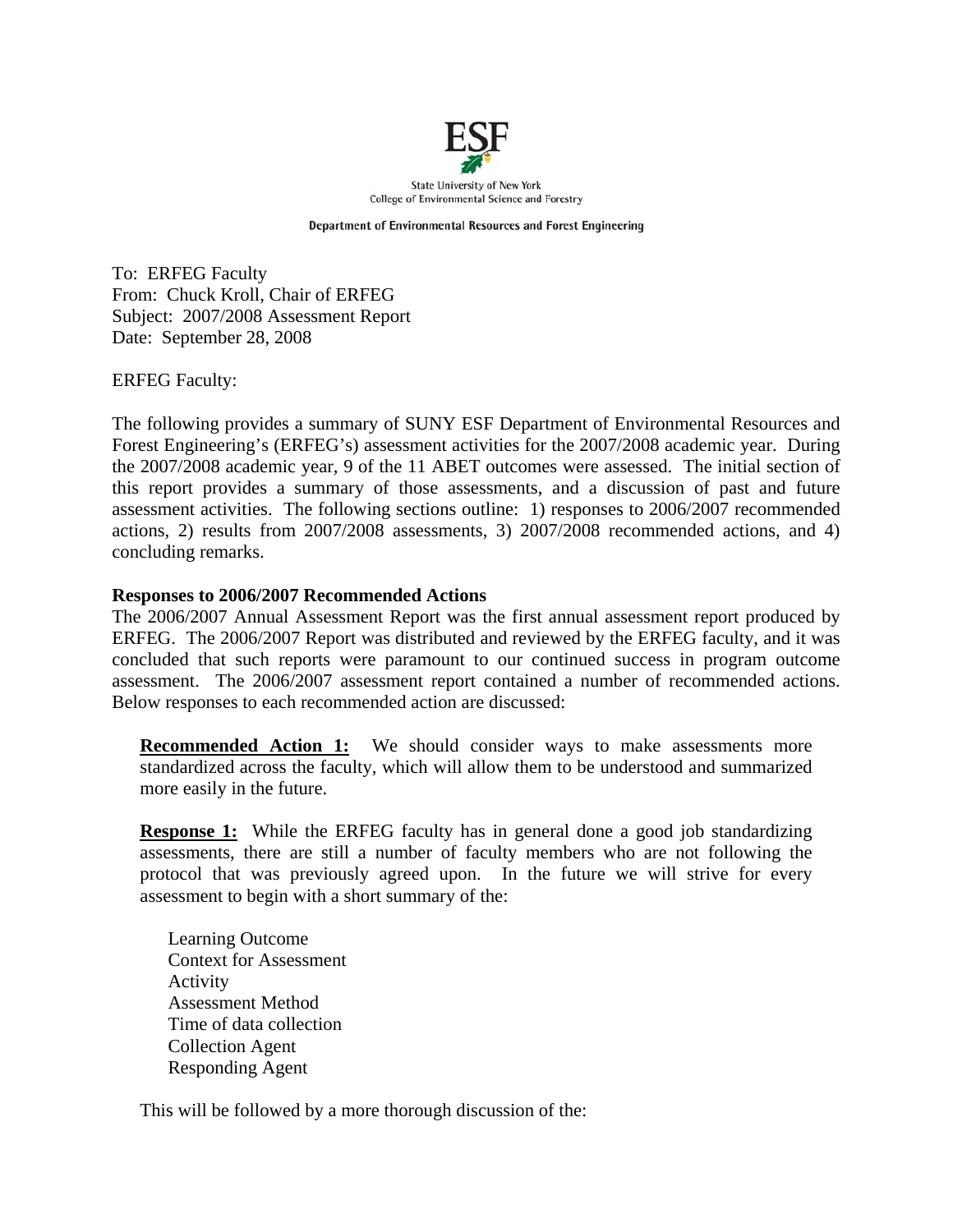Quantitative rubric Response to past assessment Outcome Triggers Results of Assessment **Conclusions** 

This section should be followed by the raw data results of the assessment. In addition, a number of faculty members included a copy of the assessment assignment with their annual assessments, which is recommended in the future. Another suggestion the ERFEG might consider is also including examples of student output employed in the assessment, as this would provide further information for assessing our assessment activities.

In response to the needs to standardize assessments, a Guide to Assessment Handbook is being produced by ERFEG. This Guide will provide discussion of our assessment activities as well as provide guidance as to how best to standardize, present, and document our ongoing assessment activities.

**Recommended Action 2:** As a Faculty, ERFEG needs to review these assessment results and make recommendations as to needed actions.

**Response 2:** The ERFEG faculty reviewed the 2006/2007 report, and recommended that such reports be produced in the future. The ERFEG faculty has biannual Faculty Retreats, during which review of ongoing assessment activities are an agenda item.

**Recommended Action 3:** We need catalogue assessment results and activities. This document provides one method for doing this. We need to also consider documenting raw assessment results while keeping confidential information about individual students.

**Response 3:** As our Annual Assessment Report is for internal purposes and ABET review, we have decided to include raw assessment results within the annual assessment produced by the faculty. While the 2006/2007 report provides some documentation of our assessment activities, we need to produce electronic backups of all ongoing assessment activities as well as produce efficient ways to catalogue these activities (such as producing files within the ERFEG Chair's office which contains this information).

**Recommended Action 4:** As we have decided as a Faculty to perform direct assessment activities on at most a 2-year interval, it is vital that we address assessment of the 4 ABET criteria that were not assessment during the 2006/2007 academic year. Efforts should be made for continued assessment of all ABET criteria.

**Response 4:** While we are following at least a 2-year interval for all assessments, in general we are providing a direct assessment of all ABET outcomes on an annual basis. Most faculty are including assessment activities within their normal course activities, which provides efficiency and effectiveness to the assessment process. An annual assessment also provides a more thorough review of program activities and outcomes.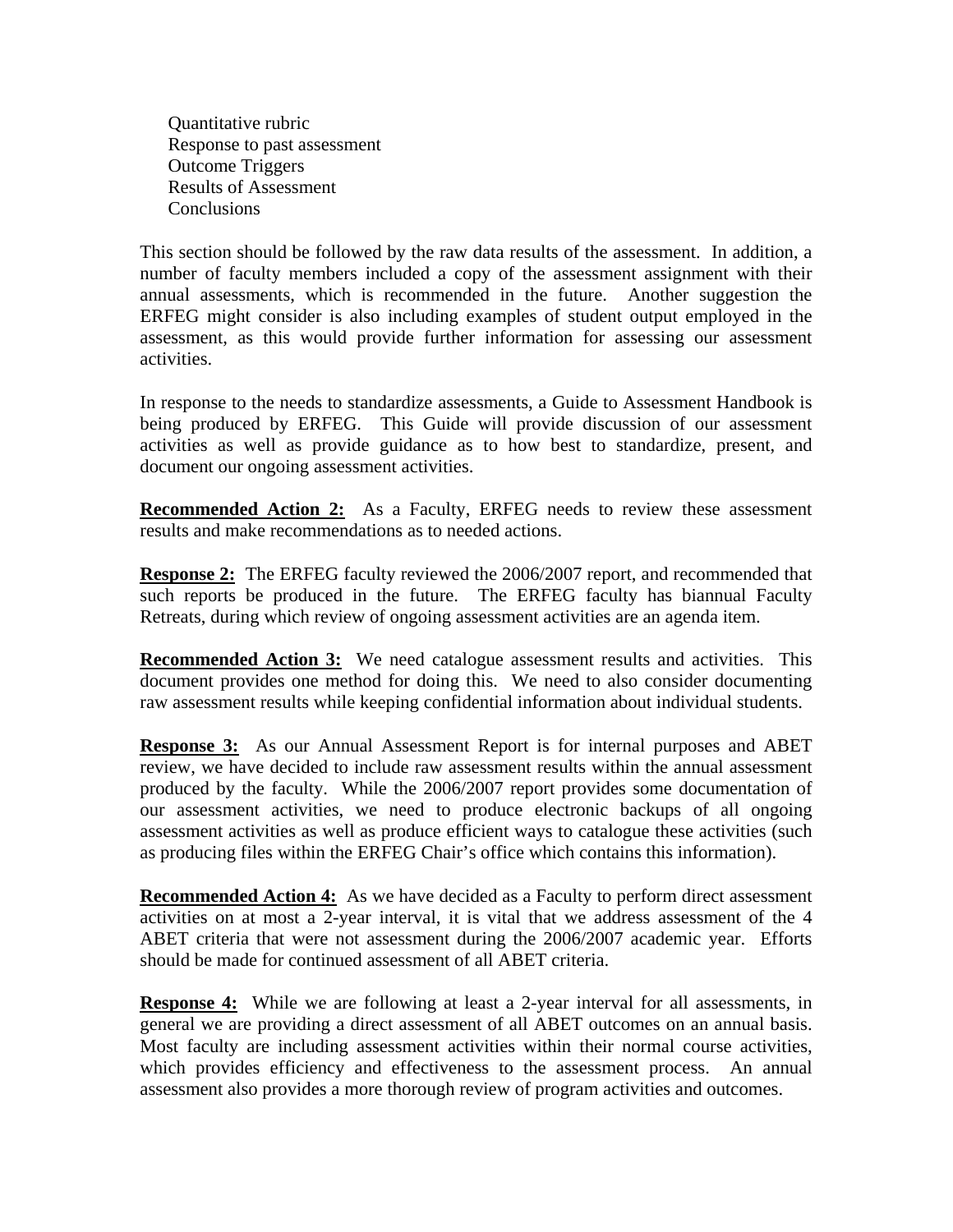**Recommended Action 5:** With our new faculty and curriculum, we should revisit the relationship between the 2006 Criteria for Accrediting Engineering Programs and our current course activity.

**Response 5:** During the 2007/2008 academic year, new faculty members who were teaching required courses where past assessments had been performed were mentored and produced direct assessments. As our new curriculum is being phased in, we must pay close attention to avoiding any gaps in our assessment protocol. During the fall of 2008 we are reconstructing our Course Hierarchies to ensure that effective assessment activities are planned.

**Recommended Action 6:** A redistribution of responsibilities for direct assessments is necessary so that all faculty members are involved with assessment activities.

**Response 6:** We continue to believe that all ERFEG faculty members should share the responsibilities for direct assessments. This not only educates them on our ongoing assessment activities, but also provides a way for newer faculty members to better understand the ERFEG curriculum and program outcomes. As part of the Course Hierarchies discussed in Response 5 above, we will ensure that all ERFEG faculty members are involved with direct assessment activities.

### **Results from 2007/2008 Assessments**

The table following this cover letter contains a summary of the 2007/2008 direct assessment activities. In general, there were only minor triggers that required small changes in course materials. Unfortunately, there was also one major trigger for which curriculum changes are recommended. The pass rate of ERFEG students on the 2007 and 2008 spring Fundamental of Engineering (FE) exam was less than the national average. We employ the FE exam results to assess ABET Outcome a: An ability to apply knowledge of mathematics, science and engineering. Potential reasons for this result include the following:

- 1) The Forest Engineering Club, a student run organization, is responsible for organizing FE exam review sessions. For the past 2 years it appears that students have been poorly organized, and many review sessions were not performed or poorly presented.
- 2) Many students have not been attending FE exam review sessions. In the past, attendance to review sessions was not mandatory.
- 3) Many students were not familiar with the FE exam structure, review materials, and exam booklet. For instance, many students appeared unaware of which FE exam afternoon session they should take.
- 4) Students may be poorly prepared for the FE exam due to improper training within the ERFEG curriculum.

We believe that the reason for this assessment outcome trigger is due to reasons 1), 2), and 3) (and not 4)). As such ERFEG will request all students graduating in the spring or following fall to take a 1 credit FE review course for a grade. The goals of this course will be to: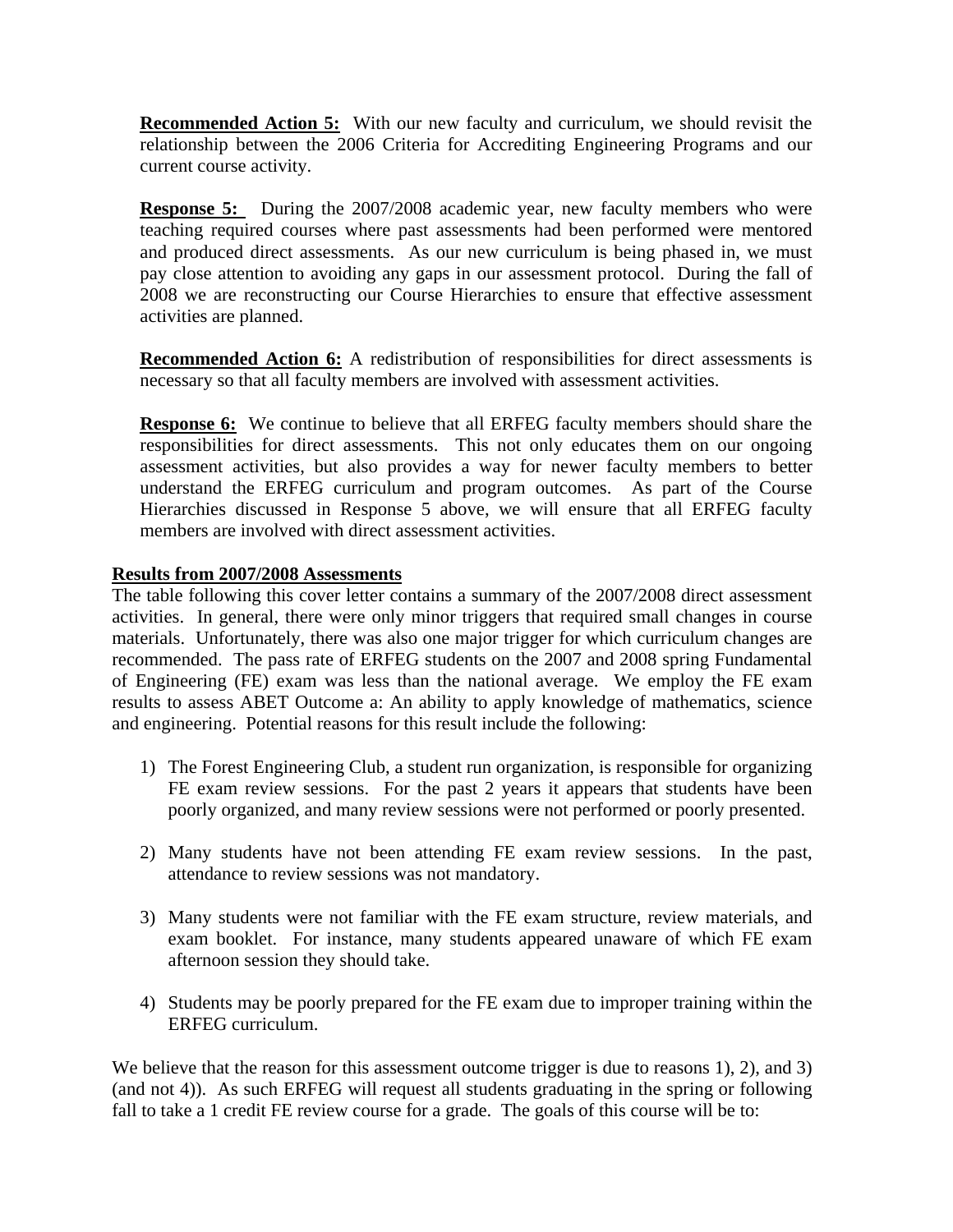- 1) Educate ERFEG students about the content and structure of the FE exam.
- 2) Present FE exam review materials and the FE exam booklet so that students can familiarize themselves with these materials.
- 3) Identify subject area strengths and weaknesses, and provide a more thorough review of areas identified as weaknesses. This information may be obtained by having students take an exam at the beginning of the semester, which in itself may provide a direct assessment.

In addition to these activities, it is important for the ERFEG faculty to reflect back on their ongoing assessment activities and determine if they are thorough enough to identify areas of weakness, produce triggers identifying areas of weakness in a timely and accurate manner, and provide feedback loops to address areas of weakness that produced triggers.

#### **2007/2008 Recommended Actions**

Based on the results of the 2007/2008 direct assessments and ongoing assessment activities, the following recommended actions have been identified:

- 1) The Guide to Assessment Handbook needs to be completed and distributed to the ERFEG faculty. This handbook should accurately describe the context, background, layout (i.e. who does what when), and cataloguing of our assessment activities. It should also summarize our ongoing direct and indirect assessment activities, and provide a standardize format for all direct and indirect assessments.
- 2) Indirect assessment activities for all ABET outcomes must be identified and documented. This will strengthen our current assessments.
- 3) We should continue to reflect on our current and future assessment needs, using the Annual Assessment Report, newly constructed Course Hierarchies, and assessment reviews and updates at faculty meeting and retreats to improve our assessment activities.
- 4) We should develop a new 1 credit course which provides a review of FE exam structure and materials.

#### **Concluding Remarks**

The assessment results collected from the ERFEG faculty continue to be excellent. I personally feel we are on the right track with our assessment efforts, and are developing a structured program of assessment that will satisfy both our needs and ABET's requirements. We are clearly on a path of continued success within our Faculty, and the time, effort, and attention we put on assessment activities during the 2007/2008 academic year aids this success. Please advise me of any changes, corrections, or additions that are needed in this annual assessment report.

Sincerely,<br>CQ 11 KwCl

 Chuck Kroll Chair ERFEG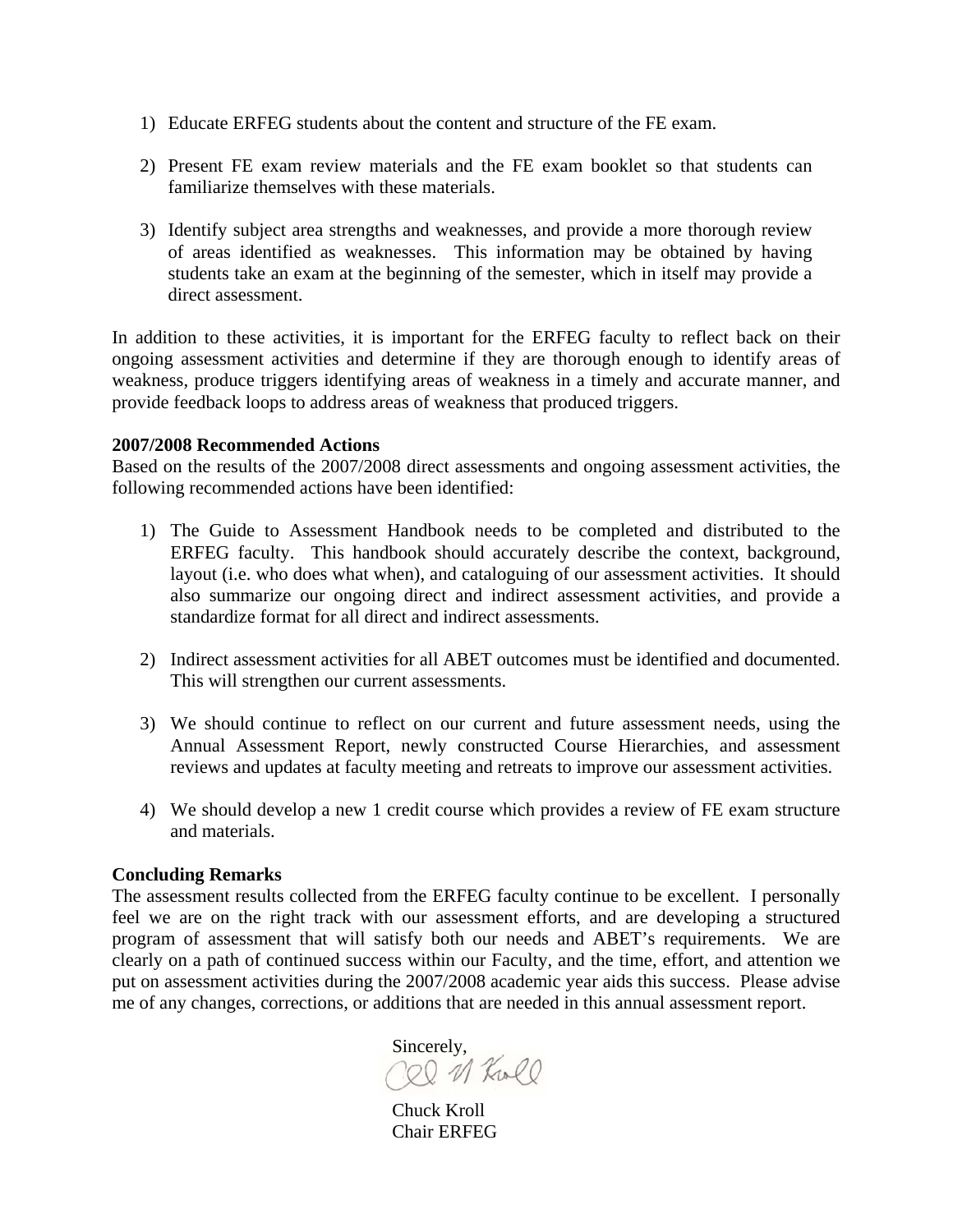|    | Criteria                                                                                                                                                                                                                                          | 07/08<br>Assessment | Class/<br><b>Activity</b> | <b>Collection</b><br><b>Agent</b> | <b>Action Item</b>                                                                                                        |
|----|---------------------------------------------------------------------------------------------------------------------------------------------------------------------------------------------------------------------------------------------------|---------------------|---------------------------|-----------------------------------|---------------------------------------------------------------------------------------------------------------------------|
| a. | An ability to apply knowledge of<br>mathematics, science and<br>engineering                                                                                                                                                                       | Yes                 | <b>ERE371</b>             | Quackenbush                       | No trigger. No action<br>needed                                                                                           |
|    |                                                                                                                                                                                                                                                   | Yes                 | FE<br>Exam<br>Results     | Hassett                           | Trigger. Pass rate for exam<br>less than national average.<br>Remedial plan developed,<br>including curriculum<br>changes |
| b. | An ability to design and conduct<br>experiments, as well as to analyze<br>and interpret data                                                                                                                                                      | Yes                 | <b>FEG350</b>             | Mountrakis                        | No trigger. Only minor<br>course changes are<br>recommended.                                                              |
| c. | An ability to design a system,<br>component, or process to met<br>desired needs within realistic<br>constraints such as economic,<br>environmental, social, political,<br>ethical, health and safety,<br>manufacturability, and<br>sustainability | Yes                 | <b>FEG340</b>             | Endreny                           | No trigger. Only minor<br>course changes are<br>recommended.                                                              |
| d. | An ability to function on multi-<br>disciplinary teams                                                                                                                                                                                            | N <sub>0</sub>      |                           |                                   |                                                                                                                           |
| e. | An ability to identify, formulate,<br>and solve engineering problems                                                                                                                                                                              | Yes                 | <b>ERE351</b>             | Im                                | No trigger. No action<br>needed                                                                                           |
| f. | An understanding of professional<br>and ethical responsibility                                                                                                                                                                                    | No                  |                           |                                   |                                                                                                                           |
| g. | An ability to communicate<br>effectively: Overall (using<br>multiple measures together)                                                                                                                                                           | N <sub>0</sub>      |                           |                                   |                                                                                                                           |
|    | An ability to communicate<br>effectively: Oral                                                                                                                                                                                                    | N <sub>0</sub>      |                           |                                   |                                                                                                                           |
|    | An ability to communicate<br>effectively: Written                                                                                                                                                                                                 | Yes                 | <b>FEG430</b>             | Kroll                             | No trigger. Only minor<br>course changes are<br>recommended.                                                              |
|    | An ability to communicate<br>effectively: Graphically                                                                                                                                                                                             | Yes                 | <b>ERE371</b>             | Quackenbush                       | No trigger. Only minor<br>course changes are<br>recommended.                                                              |

## Results of 2007/2008 Assessments